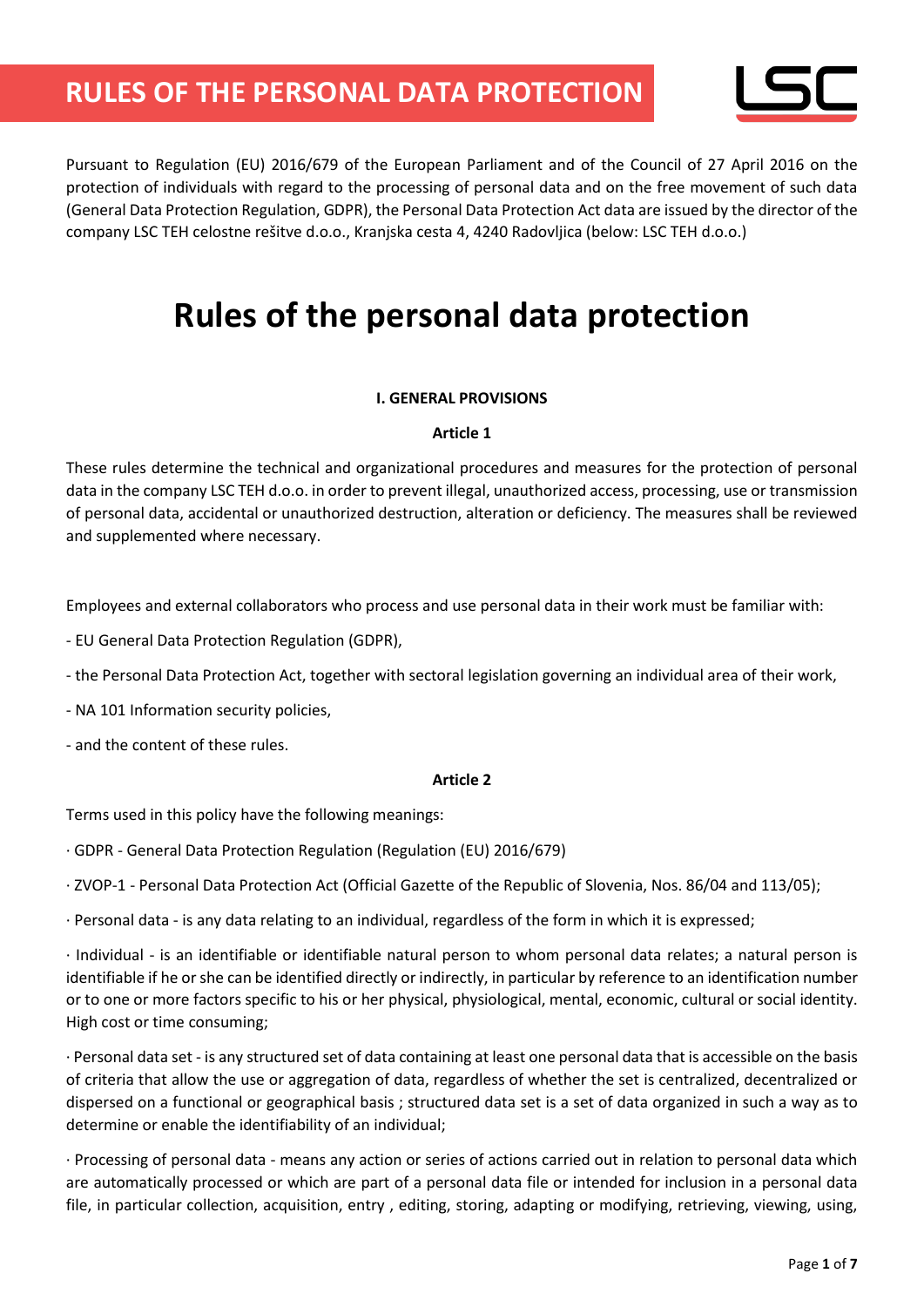

disclosing, transmitting, communicating, disseminating or otherwise making available, classifying or linking, blocking, anonymising, deleting or destroying; processing can be manual or automated (means of processing);

· Consent of the data subject - means any voluntary, explicit, informed and unambiguous statement of the will of the data subject by which he or she expresses consent to the processing of personal data concerning him or her by a statement or clear affirmative action. ;

· Personal data controller - is a natural or legal person or other person in the public or private sector who alone or together with others determines the purposes and means of personal data processing or a person determined by law who also determines the purposes and means of processing;

Processor of personal data - a legal or natural person or other person of the public or private sector who processes personal data on behalf of the controller of personal data;

· User of personal data - is a natural or legal person or other person of the public or private sector to whom personal data is provided or disclosed;

· Sensitive personal data - are data on racial, ethnic or ethnic origin, political, religious, philosophical beliefs, health status, sexual life, entry or deletion in or from criminal or misdemeanor records, and biometric characteristics;

· Data carrier - are all types of means on which data are recorded or recorded (documents, acts, materials, files, computer equipment including magnetic, optical or other computer media, photocopies, sound and image material, microfilms, data transmission devices , etc.);

#### **Article 3**

Description of personal data files managed by LSC TEH d.o.o. is kept in the catalog of personal data files (description of personal data files), which is kept in accordance with the provisions of Article 26 of ZVOP-1. The catalog of personal data files is updated every time the type of personal data in an individual database changes.

Employees who process personal data must be acquainted with the catalog of personal data files, and in accordance with Article 30 of ZVOP-1, access to the catalog of personal data files must also be provided to individuals to whom personal data relate upon request.

The Director is obligated to keep an up-to-date list from which it is clear for each personal data file which person is responsible for each personal data file and which persons may process personal data relating to each personal data file due to the nature of their work. The following data shall be entered in the list: the name of the personal data file, the personal name and job title of the person responsible for the personal data file and the personal name and job title of persons who may process personal data relating to the personal data file.

#### **II. LEGAL PROCESSING**

#### **Article 4**

Personal data are processed only if required by law or if the personal consent of the individual is given for the processing of certain personal data. The personal data processed must be accurate and up-to-date.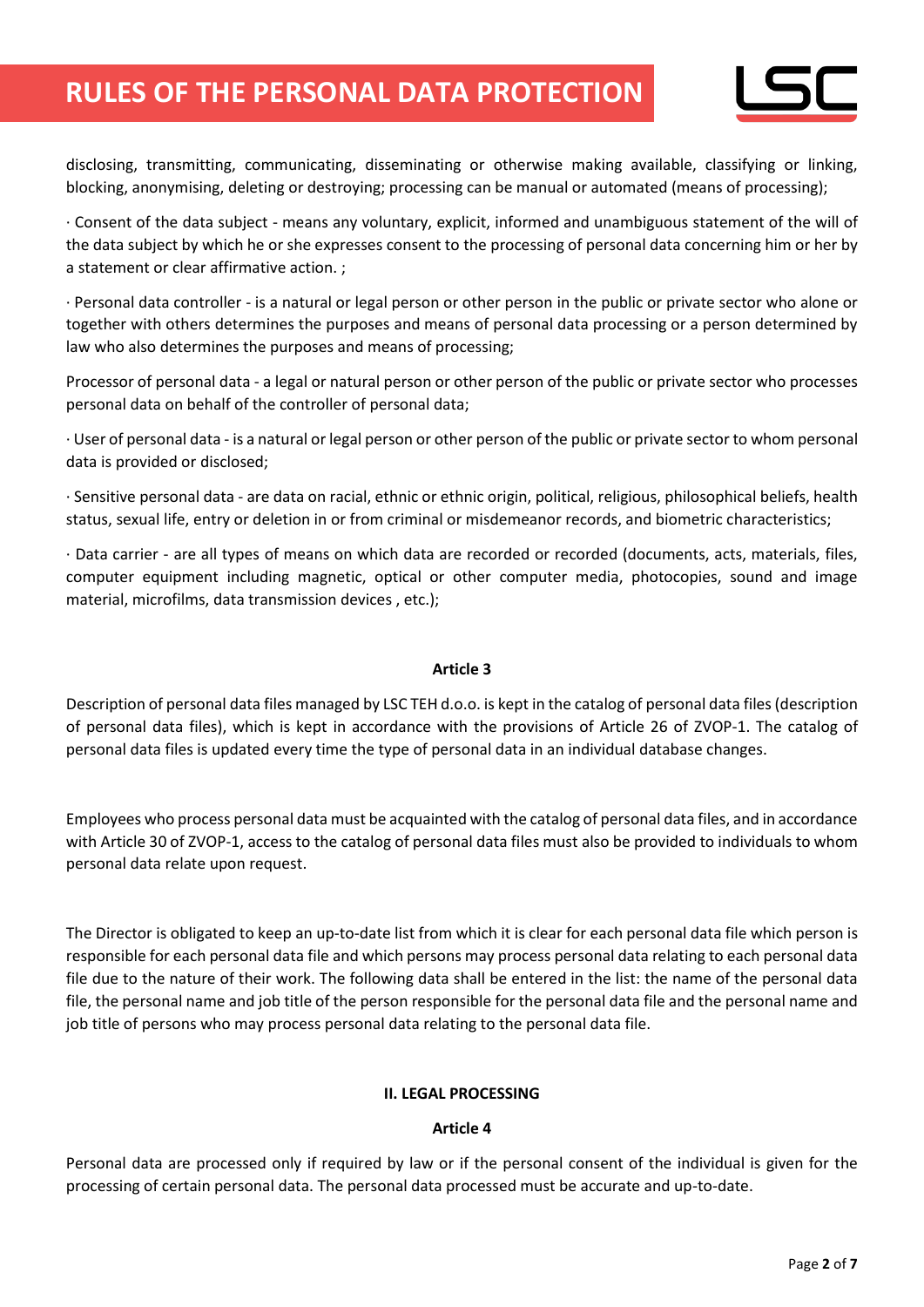

# **III. PROTECTION OF PREMISES, COMPUTER EQUIPMENT, PROTECTION OF SYSTEM AND APPLICATION SOFTWARE COMPUTER EQUIPMENT AND DATA PROCESSED WITH COMPUTER EQUIPMENT**

#### **Article 5**

Protection of premises and computer equipment or all organizational and physical and / or technical measures are implemented in accordance with the Information Security Policy (ISO 27001).

## **IV. SERVICES PROVIDED BY EXTERNAL LEGAL OR NATURAL PERSONS**

#### **Article 6**

A written contract provided for in Article 28 of the General Data Protection Regulation shall be concluded with any external legal or natural person who performs individual tasks related to the collection, processing, storage or transmission of personal data (processor). Such a contract must also prescribe the conditions and measures to ensure the protection of personal data and their protection. Prior to concluding a contract with the processor, the responsible person (usually the head of the department) is obligated to obtain information from the processor, which enables verification of whether the processor meets the requirements of legislation in the field of personal data protection; this also includes the disclosure of all subcontracted processors, including their titles and locations.

The mere possibility of access to data, even at the express request of the company (e.g. as part of a service intervention on hardware, etc.), is considered contractual processing within the meaning of paragraph 1 of this article.

Processors may provide personal data processing services only within the scope of the Client's authorization and may not process or otherwise use the data for any other purpose to which they are bound by the contract.

Authorized legal or natural person who for LSC TEH d.o.o. performs the agreed services outside the controller's premises, must have at least the same strict method of personal data protection as provided for in these regulations and the Information Protection Policy (ISO 27001).

In addition to other requirements, the company must guarantee in contracts with processors the right to carry out a review or audit in the field of personal data protection at least once a year with the contracted processor. An inspection or audit must be carried out whenever there is any suspicion or indication that the processor is in breach of contract or that it does not ensure a sufficient level of protection of personal data. The audit is carried out at the expense of the company, and the processor may not charge the company for the possible engagement of its people and / or subcontracted processors.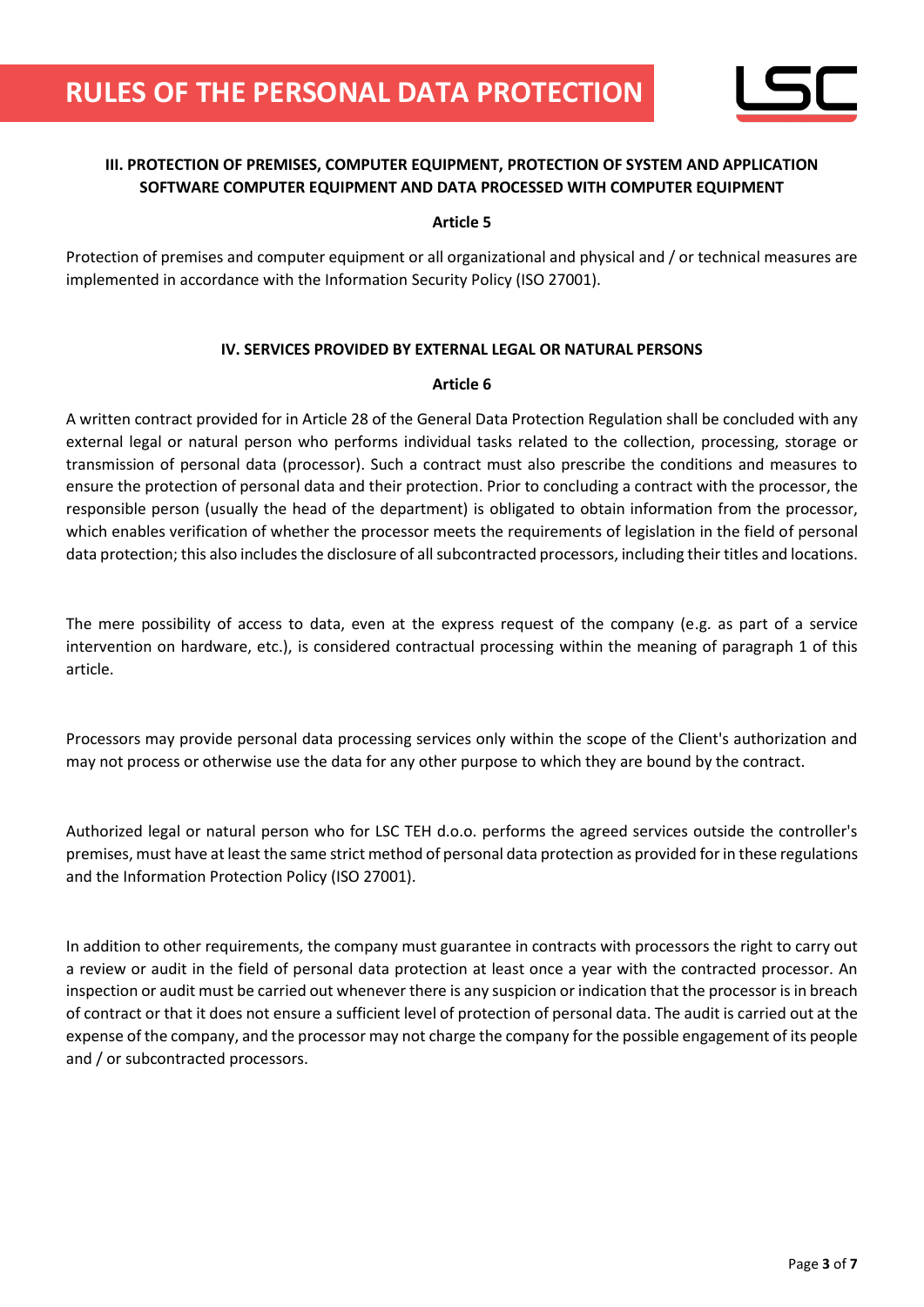

### **V. RECEIPT AND TRANSMISSION OF PERSONAL DATA**

#### **Article 7**

The employee in charge of receiving and recording mail must deliver the postal item with personal data directly to the individual or to the service to which the item is addressed.

The employee in charge of receiving and recording mail opens and inspects all postal items and items that otherwise arrive at LSC TEH d.o.o. they are brought by customers or couriers, except for the consignments referred to in the third and fourth paragraphs of this Article.

The employee in charge of receiving and recording mail shall not open those items which are addressed to another body or organization and which are delivered by mistake and items which are marked as personal data or for which the indications on the envelope indicate that they relate to competition or call.

The worker in charge of receiving and recording mail may not open consignments addressed to the worker stating on the envelope that they are to be served in person on the addressee, and consignments which first state the personal name of the worker without indicating his official position and only then the address LSC TEH d.o.o.

#### **Article 8**

Personal data and sensitive personal data may be transferred by information, telecommunication and other means only when carrying out procedures and measures that prevent unauthorized persons from misappropriating or destroying data and unjustifiably disclosing their content (appropriate cryptographic methods and password protection).

Sensitive personal data shall be sent in physical form to the addressees in sealed envelopes against signature in the delivery book or by delivery note. The envelope in which personal data are transmitted must be made in such a way that the envelope does not allow the contents of the envelope to be visible under normal light or when the envelopes are illuminated with normal light. The envelope must also ensure that the opening of the envelope and acquaintance with its contents cannot be carried out without a visible trace of the opening of the envelope.

#### **Article 9**

The processing of sensitive personal data must be specially marked and secured in accordance with the Information Security Policy (ISO 27001).

The data referred to in the preceding paragraph may be transmitted over telecommunication networks only if they are specially protected by cryptographic methods and in such a way as to ensure the illegibility of the data during their transmission.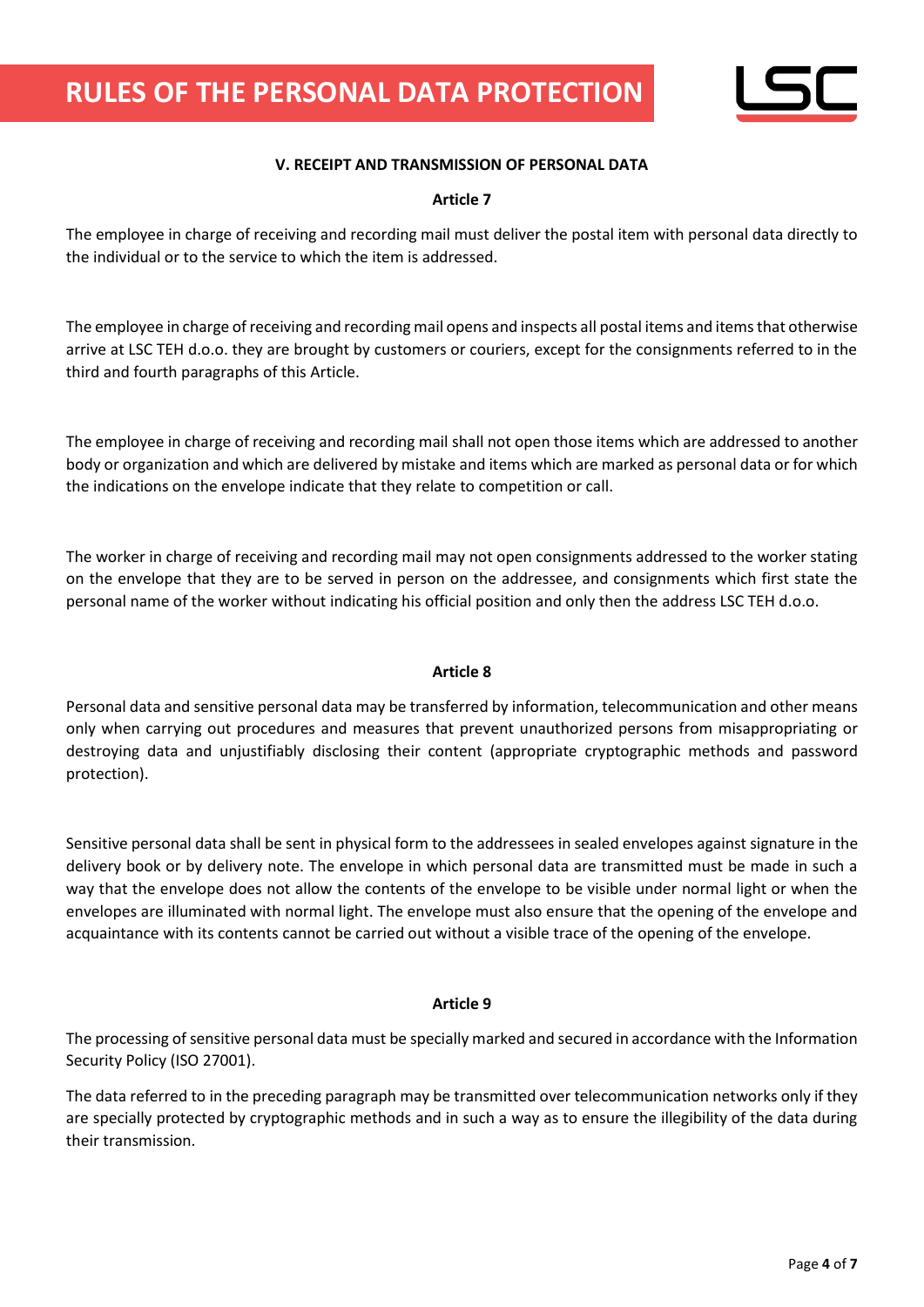

#### **Article 10**

Personal data are provided only to those users who prove themselves with an appropriate legal basis or with a written request or consent of the data subject.

For each transfer of personal data, the beneficiary must submit a written application, which must clearly state the provision of the law authorizing the user to obtain personal data, or the application must be accompanied by a written request or consent of the data subject.

Each transfer of personal data is recorded in the records of transfers, from which it must be evident which personal data were transferred, to whom, when and on what basis (Article 22 of ZVOP-1).

#### **VI. DELETE DATA**

#### **Article 11**

Personal data are stored only for as long as necessary to achieve the purpose, after fulfilling the purpose of processing personal data are deleted, destroyed, blocked or anonymized, if not defined by the law governing archives as archives or if the law for individual does not specify the type of personal data otherwise.

The deadlines for deleting personal data from the database can be seen in the document Catalog of personal data files (seventh indent in Table 2. Data on the personal data file - Retention period).

#### **Article 12**

To delete data from computer media, such a method of deletion is used that it is impossible to restore all or part of the deleted data.

Data on traditional media (documents, files, etc.) are destroyed in a way that makes it impossible to read all or part of the destroyed data. Auxiliary material is destroyed in the same way (e.g. inspection certificates, inspection orders, etc.).

When transferring personal data carriers to the place of destruction, it is necessary to provide adequate security during the transfer.

The transfer of data carriers to the place of destruction and the destruction of personal data carriers shall be supervised by the director or a person authorized by him in writing, who shall also draw up an appropriate report on the destruction.

#### **VII. ACTION ON SUSPECT OF UNAUTHORIZED ACCESS**

#### **Article 13**

Employees are obliged to immediately notify an authorized person or supervisor of activities related to the discovery or unauthorized destruction of confidential information, malicious or unauthorized use, misappropriation, alteration or damage, and they themselves try to prevent such activity.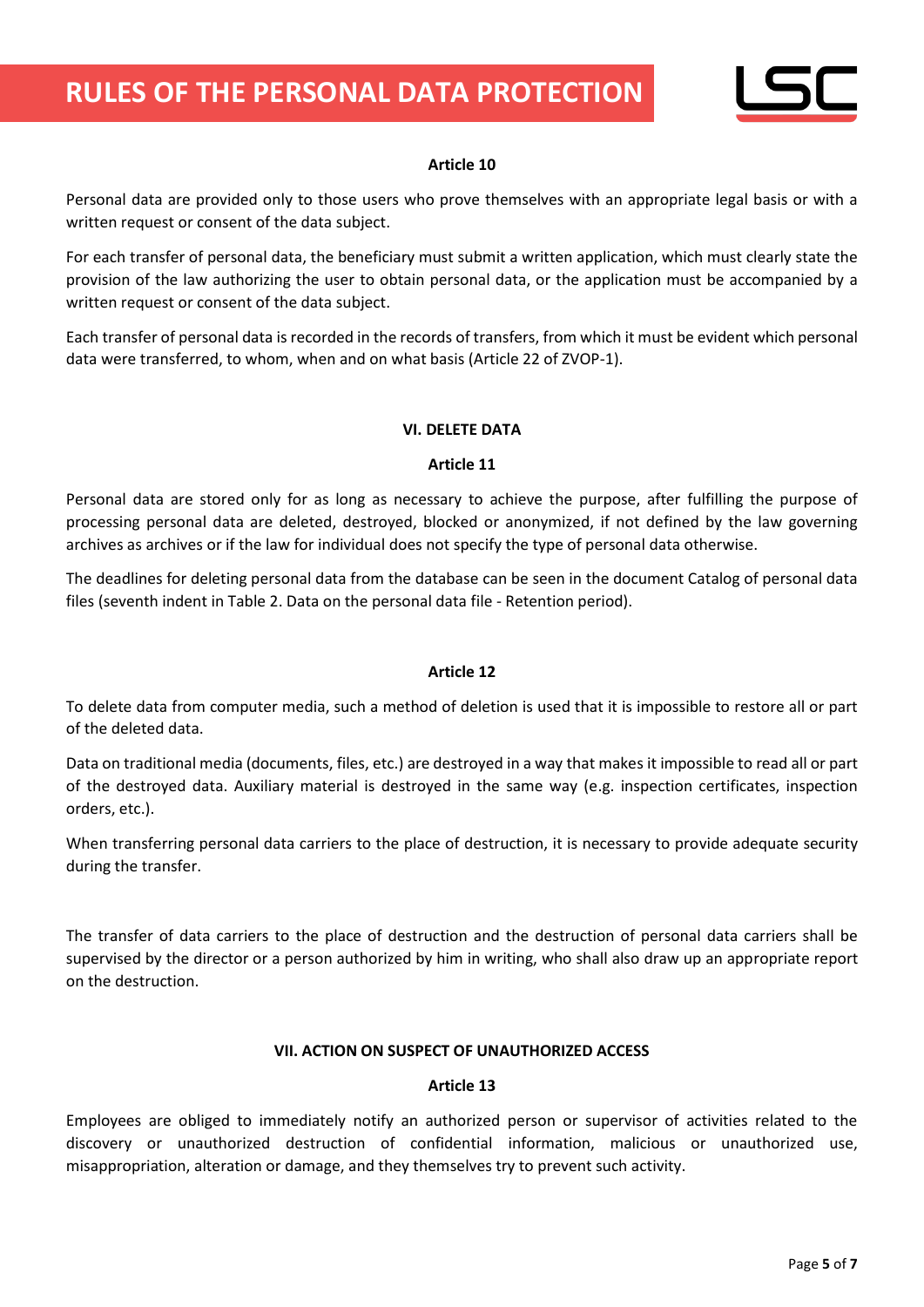

In the event of a personal data breach, the controller shall notify the competent supervisory authority without undue delay, and preferably no later than 72 hours after becoming aware of the breach, unless the personal data breach is unlikely to jeopardize the rights and freedoms of individuals. Where no notification is given to the supervisory authority within 72 hours, it shall be accompanied by an indication of the reasons for the delay.

#### **VIII. RESPONSIBILITY FOR IMPLEMENTING SECURITY MEASURES AND PROCEDURES**

#### **Article 14**

The director of the company is responsible for supervising the implementation of procedures and measures for the protection of personal data, who may authorize other persons who are not employees of the company for individual tasks.

The supervision referred to in paragraph 1 of this Article shall also include procedures for regular testing, evaluation and evaluation of the effectiveness of technical and organizational measures to ensure the security of processing. All employees and other persons in the company are obliged to participate in this.

#### **Article 15**

Everyone who processes personal data is obliged to carry out the prescribed procedures and measures for data protection and to protect data of which he or she was aware or was acquainted with them in the performance of his or her work. The obligation of data protection does not end with the termination of the employment relationship.

Before starting work at the workplace where personal data are processed, the employee must sign a special statement committing him to the protection of personal data. The statement may also be part of the employment contract.

It must be evident from the signed statement that the signatory is acquainted with the provisions of these rules and the provisions of the GDPR and the applicable personal data protection law, and the statement must also include instructions on the consequences of the breach.

#### **Article 16**

Employees are disciplinary liable for violating the provisions of the previous article, while others are subject to contractual obligations.